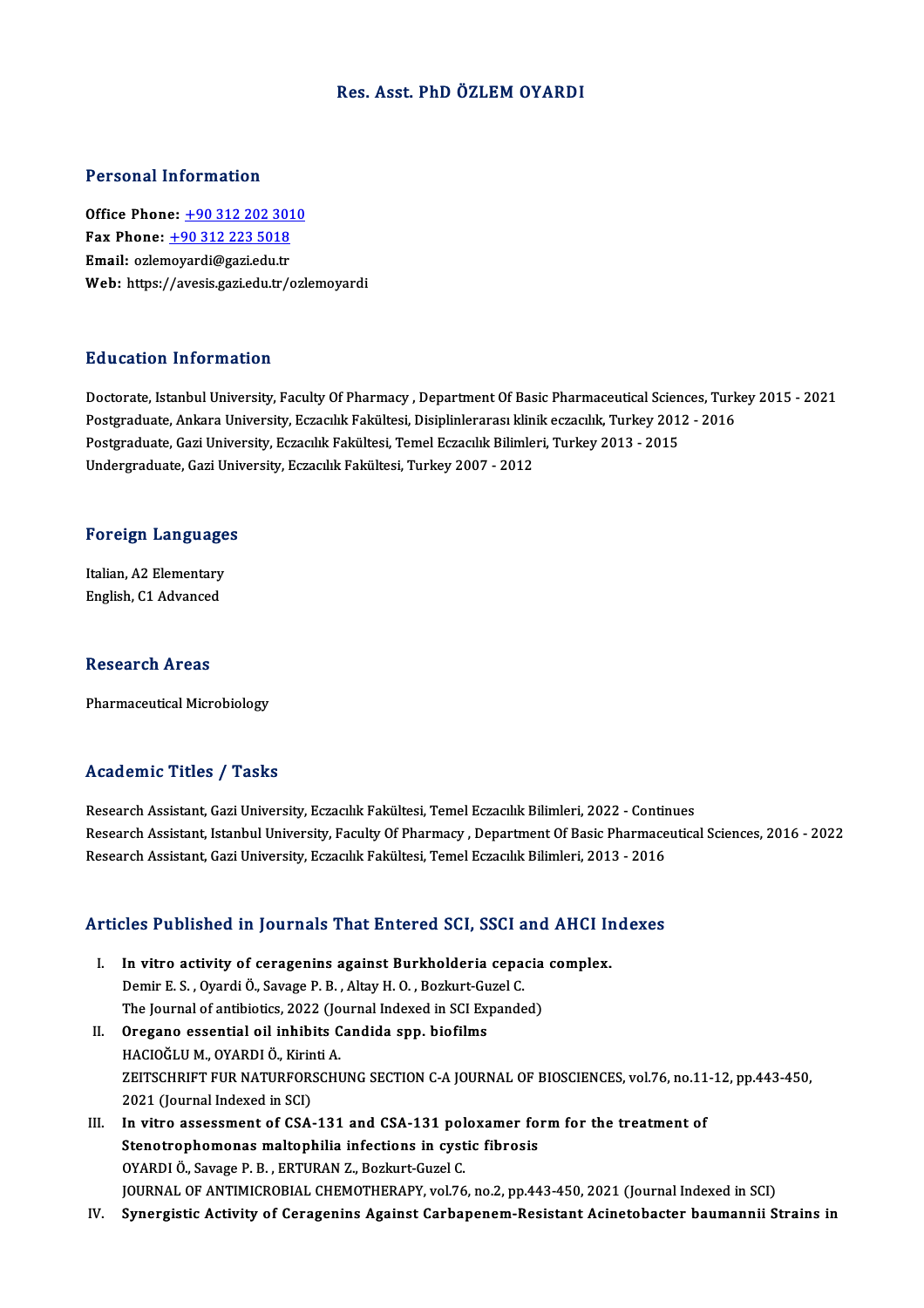Both Checkerboard and Dynamic Time-Kill Assays<br>Borluut Curel G. Insi G. OVARDIÖ, Seysge B. B Both Checkerboard and Dynamic Time-Kill<br>Bozkurt-Guzel C., Inci G., OYARDI Ö., Savage P. B.<br>CURRENT MICROBIOLOCY, vel 77, ne 8, np.1410 Both Checkerboard and Dynamic Time-Kill Assays<br>Bozkurt-Guzel C., Inci G., OYARDI Ö., Savage P. B.<br>CURRENT MICROBIOLOGY, vol.77, no.8, pp.1419-1428, 2020 (Journal Indexed in SCI)<br>Antibiofilm activities of serogoning and ant Bozkurt-Guzel C., Inci G., OYARDI Ö., Savage P. B.<br>CURRENT MICROBIOLOGY, vol.77, no.8, pp.1419-1428, 2020 (Journal Indexed in SCI)<br>V. Antibiofilm activities of ceragenins and antimicrobial peptides against fungal-bacte CURRENT MICROBIOLOO<br>Antibiofilm activities<br>multispecies biofilms<br>HACIOČLUM OVAPDIČ Antibiofilm activities of ceragenins and antimicro<br>multispecies biofilms<br>HACIOĞLU M., OYARDI Ö., Bozkurt-Guzel C., Savage P. B.<br>JOUPMAL OF ANTIBIOTICS vol 73 no 7 nn 455,462,202 multispecies biofilms<br>HACIOĞLU M., OYARDI Ö., Bozkurt-Guzel C., Savage P. B.<br>JOURNAL OF ANTIBIOTICS, vol.73, no.7, pp.455-462, 2020 (Journal Indexed in SCI)<br>A comparative evoluation of Juniperus species with antimicrobial HACIOĞLU M., OYARDI Ö., Bozkurt-Guzel C., Savage P. B.<br>JOURNAL OF ANTIBIOTICS, vol.73, no.7, pp.455-462, 2020 (Journal Indexed in SCI)<br>VI. A comparative evaluation of Juniperus species with antimicrobial magistrals<br>Muftah JOURNAL OF ANTIBIOTICS, vol.73, no.7, pp.455-46<br>A comparative evaluation of Juniperus spec:<br>Muftah H., Özçelik B., Oyardi Ö., Kutluk İ., Orhan N.<br>PAKISTAN JOUPNAL OF PHAPMACEUTICAL SCIEN A comparative evaluation of Juniperus species with antimicrobial magistrals<br>Muftah H., Özçelik B., Oyardi Ö., Kutluk İ., Orhan N.<br>PAKISTAN JOURNAL OF PHARMACEUTICAL SCIENCES, vol.33, no.4, pp.1443-1449, 2020 (Journal Index Muftah H., Özçelik B., Oyardi Ö., Kutluk İ., Orhan N.<br>PAKISTAN JOURNAL OF PHARMACEUTICAL SCIENCES, vol.33, no.4, pp.1443-1449, 2020 (Journal Indexed in SC<br>VII. Biofilm modelling on the contact lenses and comparison of the PAKISTAN JOURNAL OF PHARMA<br>Biofilm modelling on the conti<br>lens solutions and antibiotics<br>DÖSLER S. HACIOČLUM, VILMAZ Biofilm modelling on the contact lenses and<br>lens solutions and antibiotics<br>DÖŞLER S., HACIOĞLU M., YILMAZ F.N. , Oyardi Ö.<br>PEEPL val 8,2020 (Jaurnal Indaved in SCD lens solutions and antibiotics<br>DÖŞLER S., HACIOĞLU M., YILMAZ F. N. , Oy.<br>PEERJ, vol.8, 2020 (Journal Indexed in SCI)<br>Immunisation assinst noly N asstulaly DÖŞLER S., HACIOĞLU M., YILMAZ F. N. , Oyardi Ö.<br>PEERJ, vol.8, 2020 (Journal Indexed in SCI)<br>VIII. Immunization against poly-N-acetylglucosamine reduces neutrophil activation and GVHD while<br>sparing microbial diversity PEERJ, vol.8, 2020 (Journal Inde<br>Immunization against poly-l<br>sparing microbial diversity<br>Huelsduenker L. Themes 0.8 Immunization against poly-N-acetylglucosamine reduces neutrophil activation and GVHD while<br>sparing microbial diversity<br>Huelsduenker J., Thomas O. S. , Haring E., Unger S., Nunez N. G. , Tugues S., Gao Z., Duquesne S., Cywe **sparing microl**<br>Huelsduenker J.,<br>OYARDI Ö., et al.<br>PROCEEDINCS O Huelsduenker J., Thomas O. S. , Haring E., Unger S., Nunez N. G. , Tugues S., Gao Z., Duquesne S., Cywes-Bentley C.,<br>OYARDI Ö., et al.<br>PROCEEDINGS OF THE NATIONAL ACADEMY OF SCIENCES OF THE UNITED STATES OF AMERICA, vol.11 OYARDI Ö., et al.<br>PROCEEDINGS OF THE NATIONAL ACADEMY OF<br>pp.20700-20706, 2019 (Journal Indexed in SCI)<br>Comporative in vitre antimicrabial activitie PROCEEDINGS OF THE NATIONAL ACADEMY OF SCIENCES OF THE UNITED STATES OF AMERICA, vol.116, no.41,<br>pp.20700-20706, 2019 (Journal Indexed in SCI)<br>IX. Comparative in vitro antimicrobial activities of CSA-142 and CSA-192, secon pp.20700-20706, 2019 (Journal Indexed in SCI)<br>Comparative in vitro antimicrobial activities<br>with CSA-13 against various microorganisms<br>POZKUPT CÜZEL C. OVAPDLÖ, Savage B. P. BOZKURT GÜZEL Ç., OYARDI Ö., Savage P. B. with CSA-13 against various microorganisms<br>BOZKURT GÜZEL Ç., OYARDI Ö., Savage P. B.<br>JOURNAL OF CHEMOTHERAPY, vol.30, no.6-8, pp.332-337, 2018 (Journal Indexed in SCI)<br>Synthesis and antimisrabial astivities of now bisher a BOZKURT GÜZEL Ç., OYARDI Ö., Savage P. B.<br>JOURNAL OF CHEMOTHERAPY, vol.30, no.6-8, pp.332-337, 2018 (Journal Indexed in SCI)<br>X. Synthesis and antimicrobial activities of new higher amino acid Schiff base derivatives of 6-<br> JOURNAL OF CHEMOTHERAPY, vol.30, no.6-8, pp.332-337, 2018<br>Synthesis and antimicrobial activities of new higher amino<br>aminopenicillanic acid and 7-aminocephalosporanic acid<br>Ordemir (nee Cunger) Ö. Curkan B. ÖZCELİK B. OYABD

Synthesis and antimicrobial activities of new higher and aninopenicillanic acid and 7-aminocephalosporanic and order the Gungor) Ö., Gurkan P., ÖZÇELİK B., OYARDI Ö. aminopenicillanic acid and 7-aminocephalosporanic acid<br>Ozdemir (nee Gungor) Ö., Gurkan P., ÖZÇELİK B., OYARDI Ö.<br>Journal of Molecular Structure, vol.1106, pp.181-191, 2016 (Journal Indexed in SCI Expanded)

## Articles Published in Other Journals

rticles Published in Other Journals<br>I. Risk factors associated with the frequency of antibodies to Francisella tularensis in two areas from<br>Turkey xes 1 a<br>Risk fac<br>Turkey Risk factors associated with th<br>Turkey<br>Ozdemir Z.O.,GÜNEŞ T., Oyard Ö.<br>ISTANPUL JOUPNAL OF PHAPMA Turkey<br>Ozdemir Z. O. , GÜNEŞ T., Oyard Ö.<br>ISTANBUL JOURNAL OF PHARMACY, vol.49, no.3, pp.137-141, 2019 (Journal Indexed in ESCI)<br>Coragonins exhibiting promising aptimisrabial astivity against various multidrug re Ozdemir Z. O. , GÜNEŞ T., Oyard Ö.<br>ISTANBUL JOURNAL OF PHARMACY, vol.49, no.3, pp.137-141, 2019 (Journal Indexed in ESCI)<br>II. Ceragenins exhibiting promising antimicrobial activity against various multidrug resistant G **ISTANBUL JOURNAL<br>Ceragenins exhibi<br>negative bacteria<br>OVAPDI Ö. Savage B** 

II. Ceragenins exhibiting promising antimicrobial activity against various multidrug resistant Gram<br>negative bacteria<br>OYARDI Ö., Savage P. B. , AKÇALI A., ERTURAN Z., Bozkurt-Guzel C. ISTANBUL JOURNAL OF PHARMACY, vol.48, no.3, pp.68-72, 2018 (Journal Indexed in ESCI)

## Refereed Congress / Symposium Publications in Proceedings

efereed Congress / Symposium Publications in Proceedings<br>I. Vaccination Against Poly-N-Acetylglucosamine Decreases Neutrophil Activation and Gvhd While<br>Maintaining Migrebial Diversity Maccination Against Poly-N-Acet<br>Maintaining Microbial Diversity<br>Haring E. Hulsdunker L. Themes O Vaccination Against Poly-N-Acetylglucosamine Decreases Neutrophil Activation and Gvhd While<br>Maintaining Microbial Diversity<br>Haring E., Hulsdunker J., Thomas O., Unger S., Nunez N., Tugues S., Duquesne S., Cywes-Bentley C.,

Mainta<br>Haring ]<br>Z., et al. Haring E., Hulsdunker J., Thomas O., Unger S., Nunez N., Tugues S., Duquesne S., Cywes-Bentley C., OYARDI Ö.,<br>Z., et al.<br>61st Annual Meeting and Exposition of the American-Society-of-Hematology (ASH), Florida, United State

Z., et al.<br>61st Annual Meeting and Exposition of the American-Society-of-Hematology (ASH), Florida, United States Of<br>America, 7 - 10 December 2019, vol.134

### II. Antimicrobial effect of the extract and fractions from Hypericum perforatum L. against oral bacteria